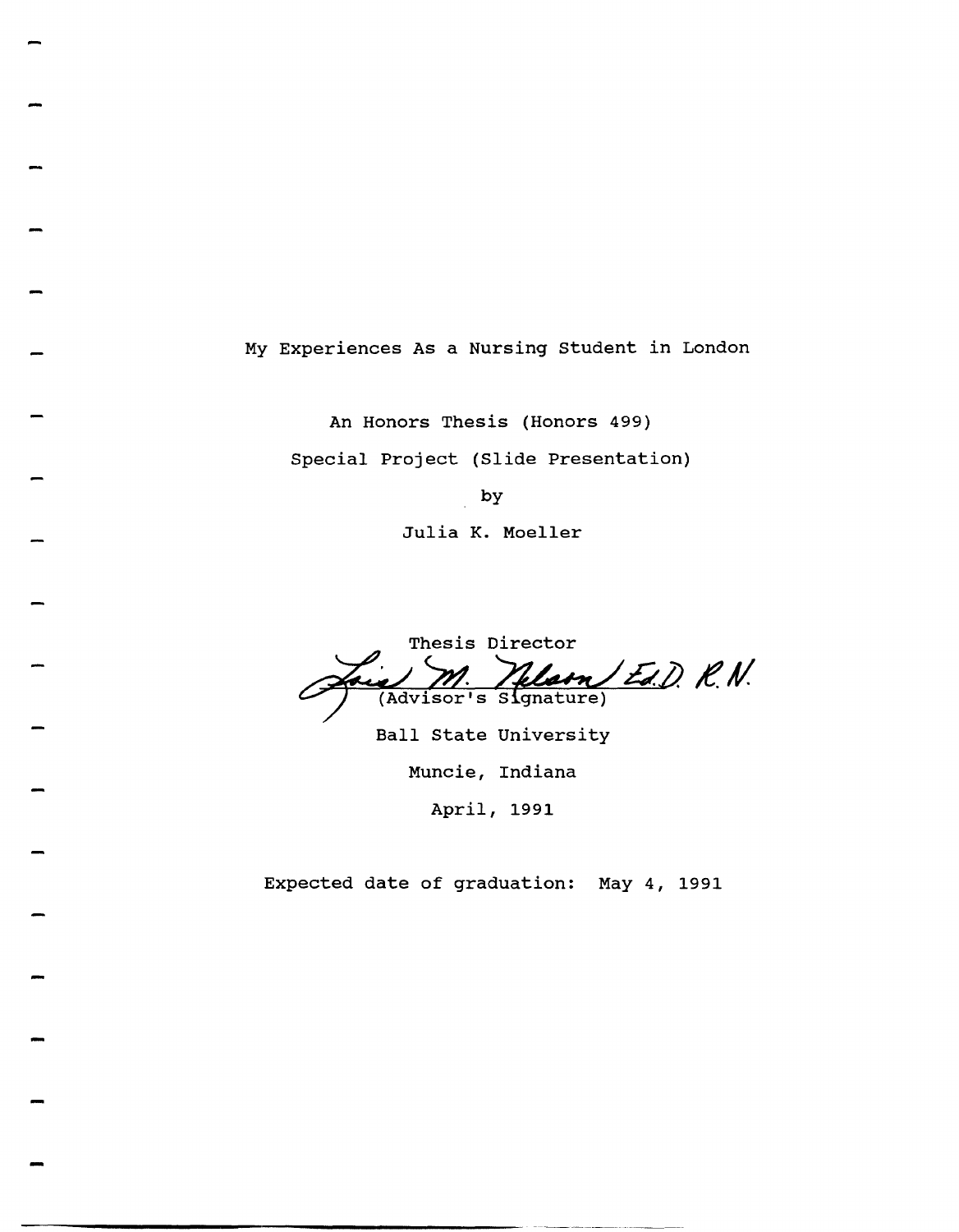$\frac{C_{t}^{2} \frac{2}{\sqrt{2}} \frac{1}{\sqrt{2}}}{\frac{1}{2} \frac{1}{2} \frac{1}{2} \frac{1}{2} \frac{1}{2} \frac{1}{2} \frac{1}{2} \frac{1}{2} \frac{1}{2} \frac{1}{2} \frac{1}{2} \frac{1}{2} \frac{1}{2} \frac{1}{2} \frac{1}{2} \frac{1}{2} \frac{1}{2} \frac{1}{2} \frac{1}{2} \frac{1}{2} \frac{1}{2} \frac{1}{2} \frac{1}{2} \frac{1}{2} \frac{1}{2} \frac{1}{2} \frac{1}{2}$ 

# **CONTENTS**

 $\sim$   $\sim$ 

 $\sim$ 

| 2.1 |                                           |
|-----|-------------------------------------------|
| 3.  | Description of exchange program 2         |
|     | 4. Description of slide presentation 3    |
| 5.  | Explanation of slides 4                   |
| 6.  |                                           |
|     | 7. Appendix $1 - Slides 1$ through $1411$ |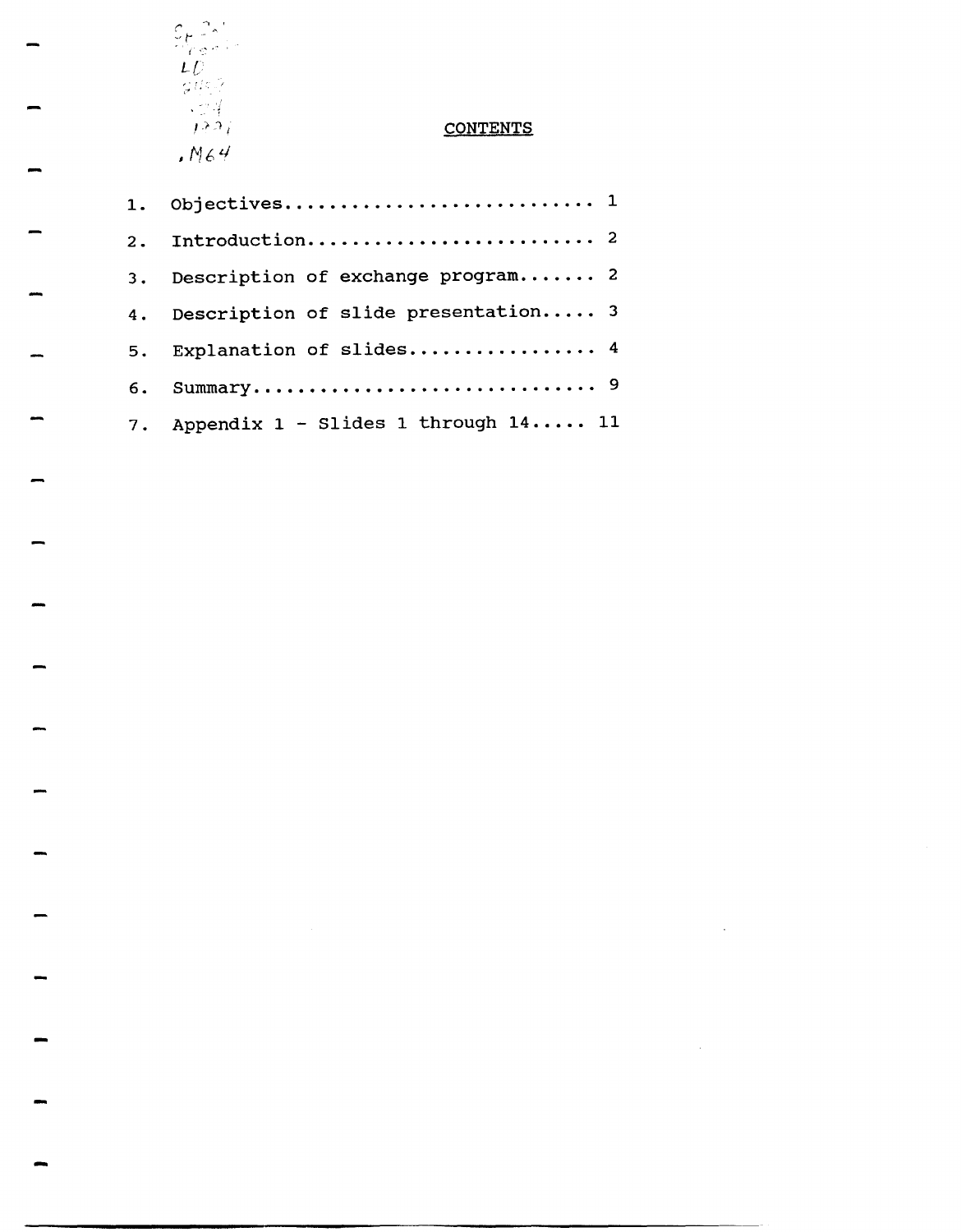#### **OBJECTIVES**

My objectives for attending this exchange trip and completing this project are:

- 1. To learn about England's health care system and culture.
- 2. To share the information about the culture and health care system in England.
- 3. To learn about and share with others the culture of many different countries in Europe.
- 4. To meet and interact with individuals from other cultures, much in line with the focus on intercultural experiences and diversity at Ball State University.
- 5. To complete and obtain credit for the Community Nursing course while in England.
- 6. To generate an interest in the exchange program from the community in general and especially the next group of students eligible to take the community nursing course overseas.
- 7. To fulfill my Honors 499 thesis requirement.

-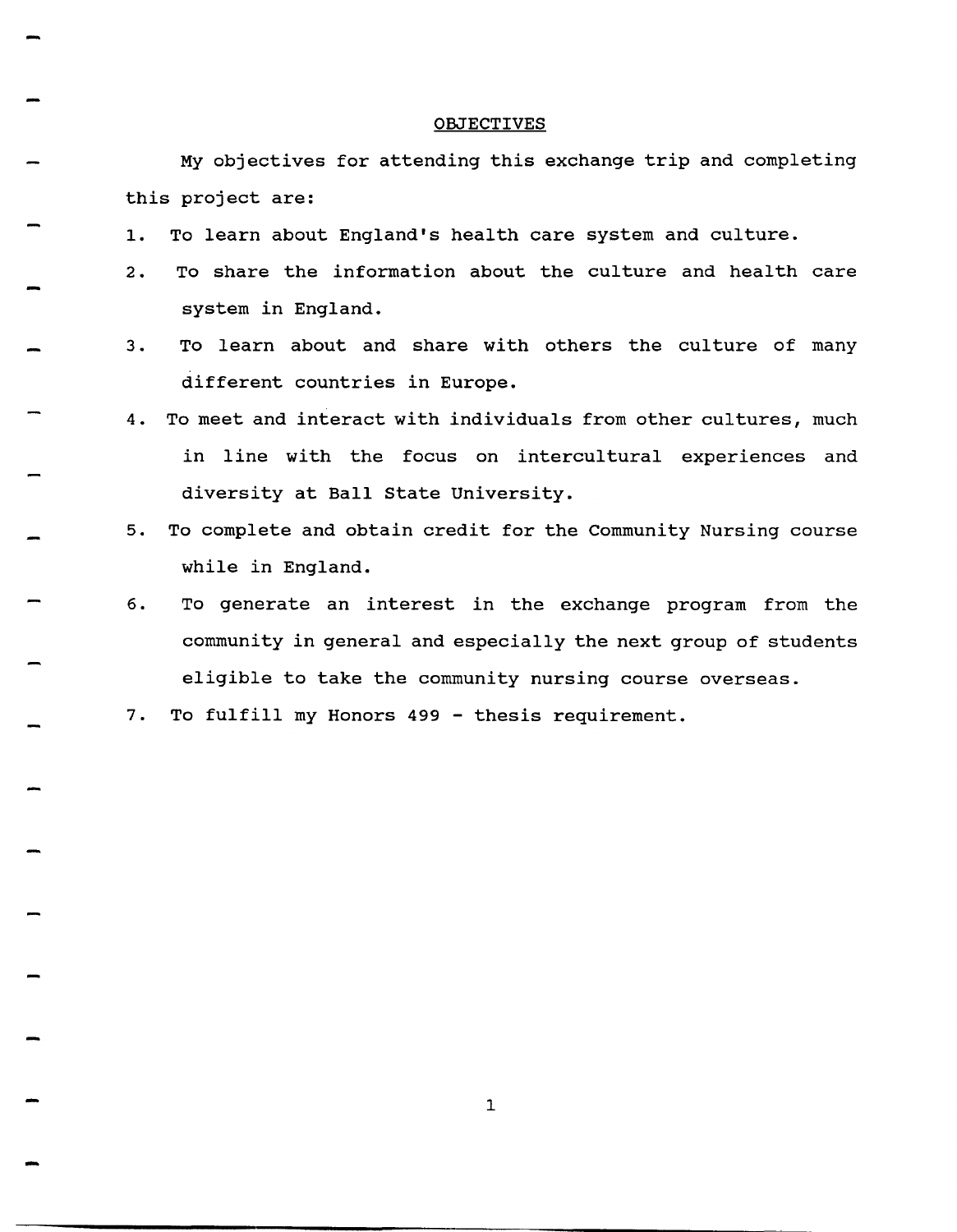#### INTRODUCTION

In order to share with others about my experiences, I will describe how I gathered and presented information about my exchange trip to London. First, I will describe the exchange program that I participated in. Then I will describe the contents of my slide presentation. I will also provide copies of most of the slides that I presented about England's health care system and explain the contents of each.

### DESCRIPTION OF EXCHANGE PROGRAM

I participated in an exchange program during the Summer of 1990 that involved taking a Community Nursing course (NUR 411) in London, England through Ball State University. The program is set up on alternating Summers, so that on one Summer, American nursing students complete a course in London at the Polytechnic of the South Bank, and the next Summer, British nursing students complete a course in Muncie at Ball state University. During my five week stay in England and my twelve day tour around the rest of Europe, I took photographs on slide film of places, people, and activities that were informational, educational, and interesting. I took these slides with the intention of giving several presentations on my return home.

As part of our course work in London, we spent one day a week observing in the community (for four weeks). We spent each day with one of several types of British health care nurses. The four types of nurses that I observed are a district nurse, a health care nurse, a school nurse, and a midwife. We also visited many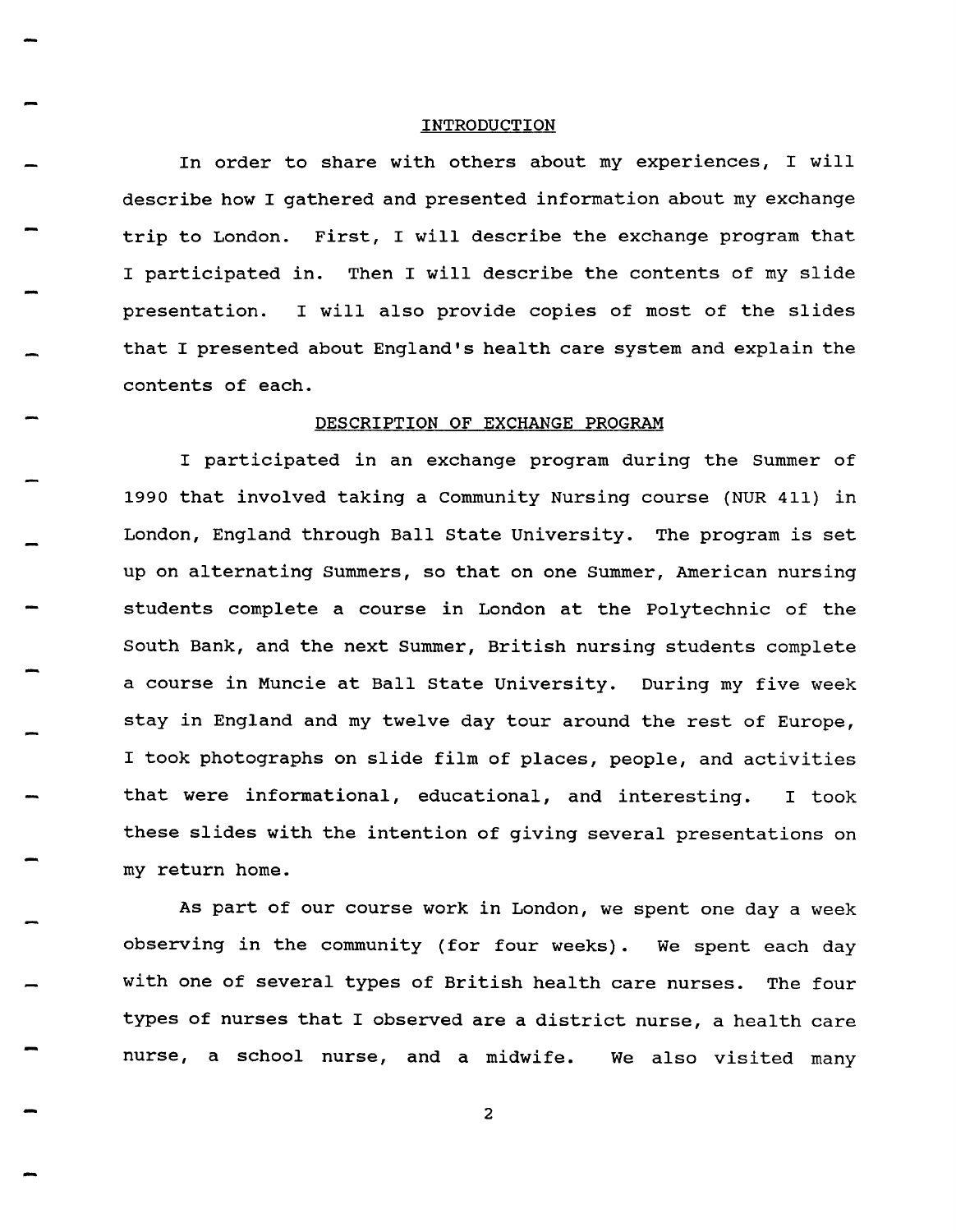hospitals and other health care facilities. I took photographs of as many of these visits as possible in order to show, on my return home, some of the ways that the British health care system was different from and similar to the American health care system. We had to meet other requirements for our course, such as two papers, a research presentation, a group aggregate project, and an exam.

Outside of the actual class work, long weekends were set aside for us to finish assignments and gave us the opportunity to enjoy many cultural experiences that were available in England and neighboring countries. I also took many slide photographs of our travels and experiences to show to others when I returned home.

## DESCRIPTION OF SLIDE PRESENTATION

As I have stated, I prepared a slide presentation of the experiences and sights that I saw during my stay in England and my tour around the rest of Europe. I presented my slides at the 1990 Ball State - UniverCity and again to two separate groups of sophomore nursing students. These sophomores are at the beginning of the nursing curriculum and are the class who will be eligible to take the Community Nursing course in London during the summer of 1992.

I began my presentation with a brief introduction of myself and the exchange program, including information much like what is discussed in the beginning of this paper. I then proceeded to present slides with which I compared and contrasted some parts of the British health care system, facilities, and nursing responsibilities to the American system and responsibilities. I

3

-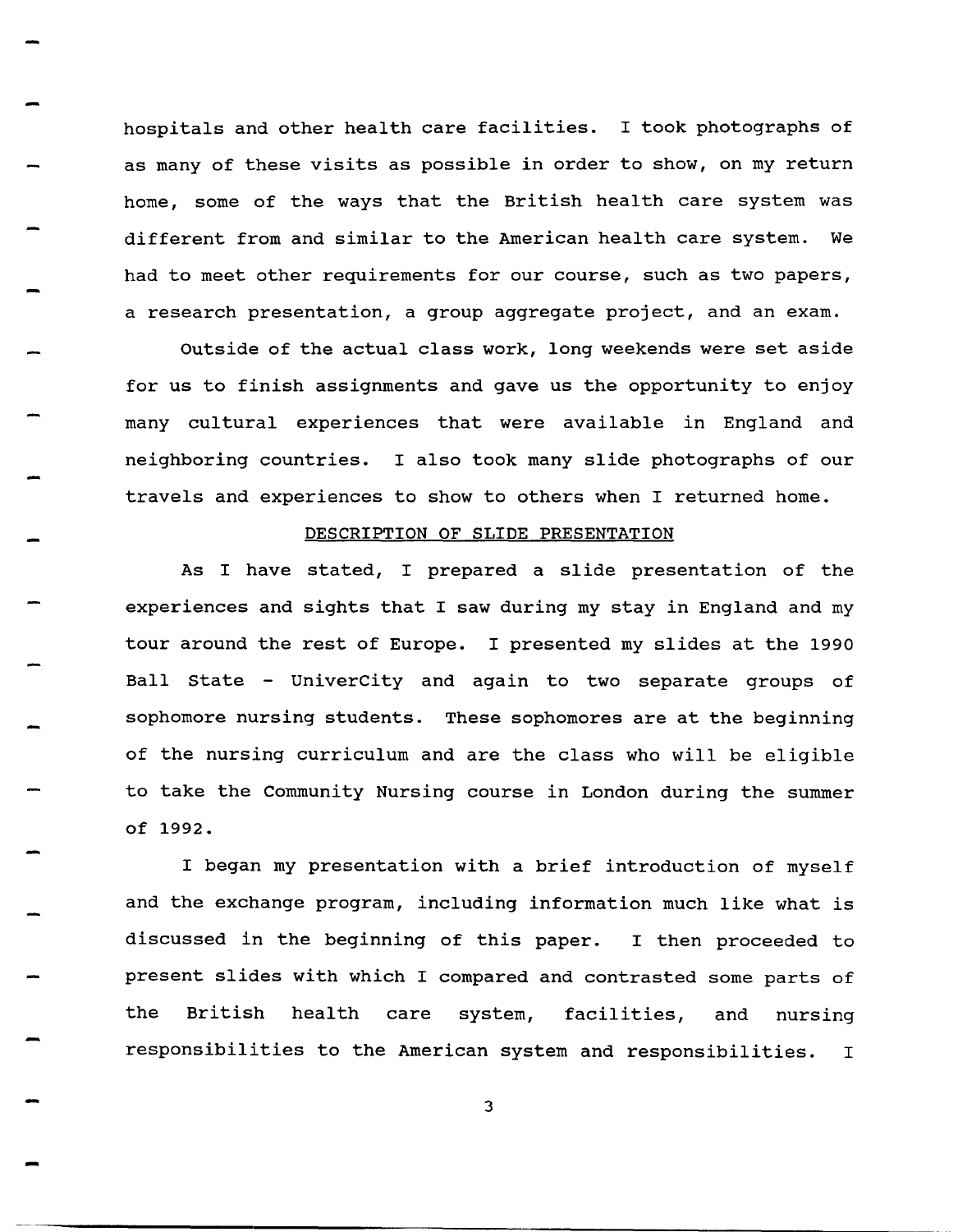followed this with slides containing highlights of many cultural experiences in England and the rest of Europe. I concluded my presentation with a question and answer period during which we discussed, in more detail, some of the requirements and restrictions of the course, estimated costs of the trip, and other highlights of the trip itself. I displayed and invited the groups to look at many informational pamphlets, books, and maps, several cultural keepsakes, and other items, including some foreign currency, that I had obtained during my stay in England and Europe.

-

-

I presented a total of seventy-nine slides which I separated into three divisions: 1) fifteen slides that show British health care facilities, British nurses in action, and Florence Nightingale's influence; 2) forty slides about the cultural visits taken while in the united Kingdom; and 3) twenty-four slides pointing out the highlights from my twelve day tour around the rest of Europe. By including slides that show both the health care system and cultural visits, I emphasized that there are multiple reasons to participate in an exchange program, two of which are the education and the cultural experience.

# EXPLANATION OF SLIDES

In order to discuss the highlights that I pointed out about the British health care system, I have included the first fourteen slides that I presented and a narrative of each topic. These are most of the slides that involved actual nursing highlights.

Slide #1 (see Appendix I-A) shows the front of Dulwich Hospital in London, England. This hospital is unique because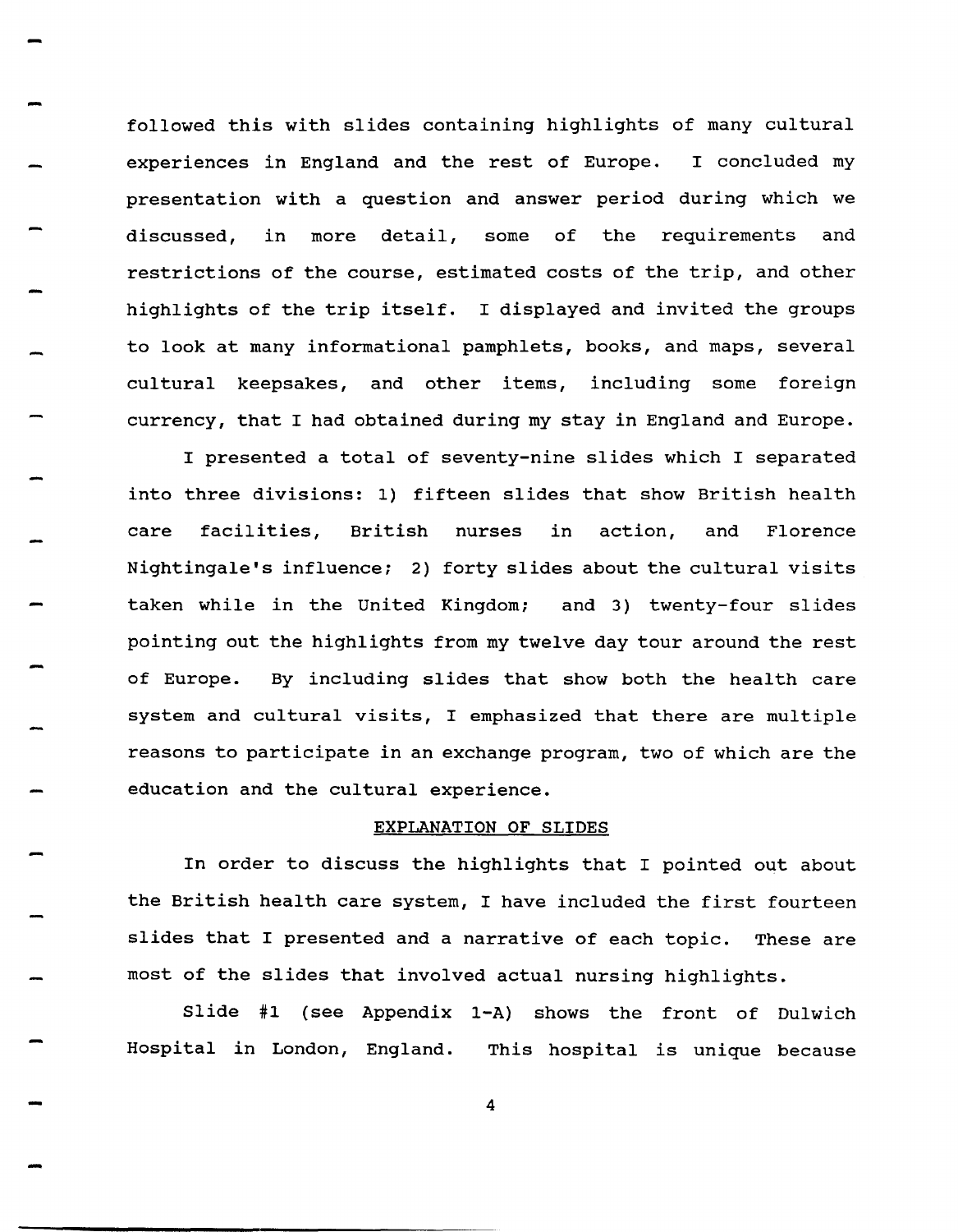within these walls there is a new concept in British nursing under way. There is a Nursing Developmental unit (NDU) , a unit on which the nurses have more influence on patient care. They practice primary nursing (which is new and different for them) with some outpatient follow-up after discharge. The nurses actively encourage patients and relatives to be involved in planning and evaluating their own nursing care. One way they do this is by discussing the care plan with the patient at every "shift handover." The nurses on this unit are much more independent from the physicians and make some medical decisions without necessarily needing a doctor's order. As one might guess, this unit, and others like it, has been the center of much controversy.

Slide #2 (see Appendix l-A) shows our British classroom with two of the ladies who coordinated the exchange from the London side. They are Barbara, on the left, and Julie, in the middle. Lois Nelson, the BSU instructor who traveled with us, stands on the far left.

Slide #3 (see Appendix l-B) shows what a room in a private hospital in England might look like. This is actually taken in Trinity Hospice, but it is very much like the private hospital rooms. They have one or two beds in each room and are clean and well kept. The private hospitals in England were modeled after American hospitals, and one can tell that this room looks quite a bit like a typical hospital room in the United States.

Slide #4 (see Appendix l-B) shows the structure of an average ward in a national health care hospital. This follows the same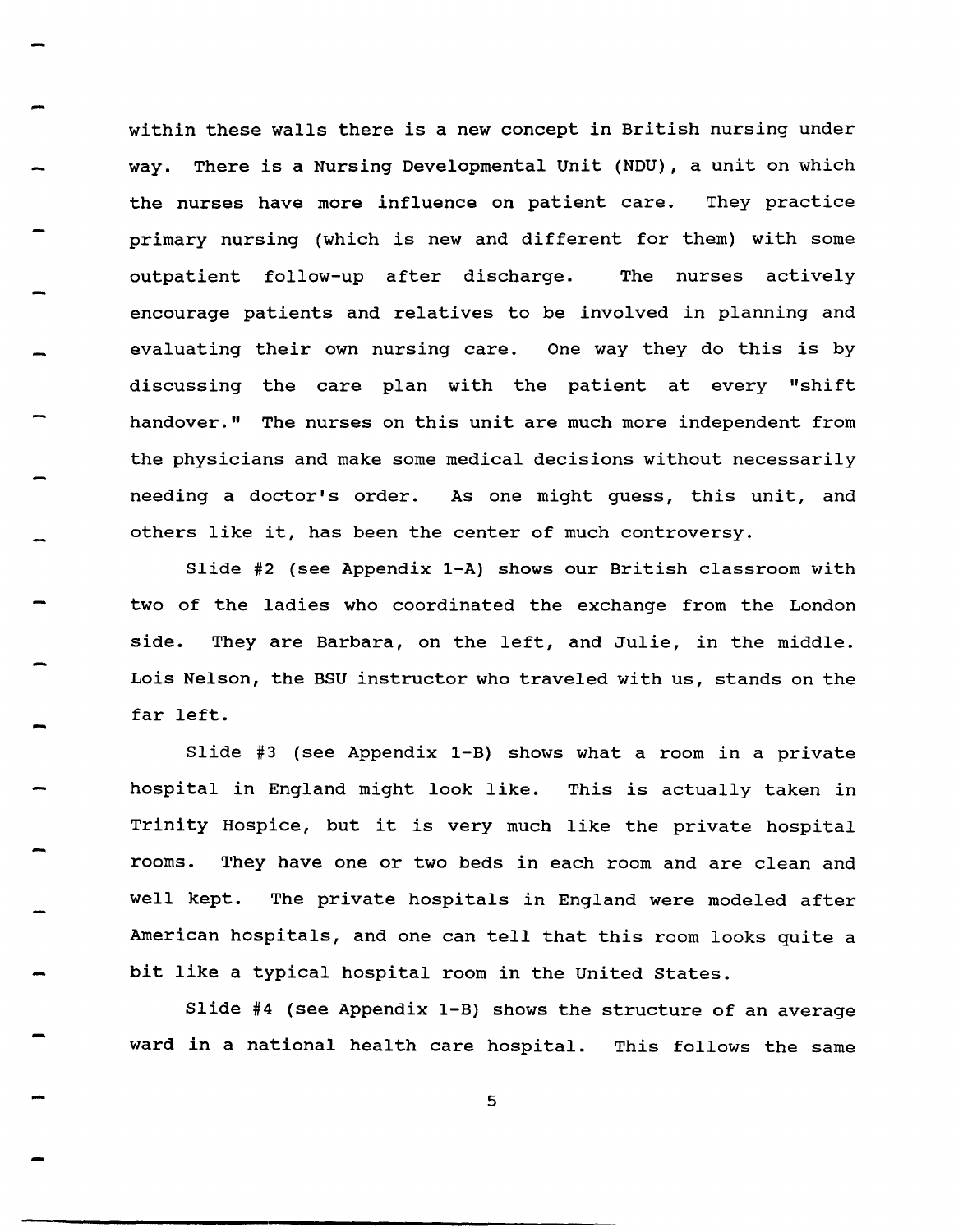type of design that Florence Nightingale developed in the 1850s and is very different from the private hospital rooms. The ward is open with rows of beds separated only by curtains that are pulled around a bed when needed. The walls are also lined with windows that are often open to admit light and fresh air. This is the men's side of a ward (not many men in the ward at this time). One problem with these open wards is that there is a high rate of nosocomial infections and cross-infecting patients.

Slide #5 (see Appendix I-C) shows the women's side of the same ward. The patients voice an appreciation for the feeling of community and togetherness that these open wards offer. They state that they feel isolated when put in single or even double rooms. They like being able to see what is happening on the ward around them. At the end of both of the wards shown, there is a large, divided room with six beds that is used for patients that require some isolation, protection, or privacy.

Slide #6 (see Appendix *I-C)* shows some actual patient care. This patient has just been brought to the ward from the surgical recovery room. Patients only stay in private rooms for a short time after surgery unless there is a need for isolation. There are several things to notice in this slide. The uniform that this nurse has on is the traditional look for the British nurses, and all hospitals provide their nurses with such uniforms. The color of stripes and the color of the belt designate the educational background and/or the level of experience of each nurse. Notice that she is holding a pin in her hand. This is a watch pin that

6

...

...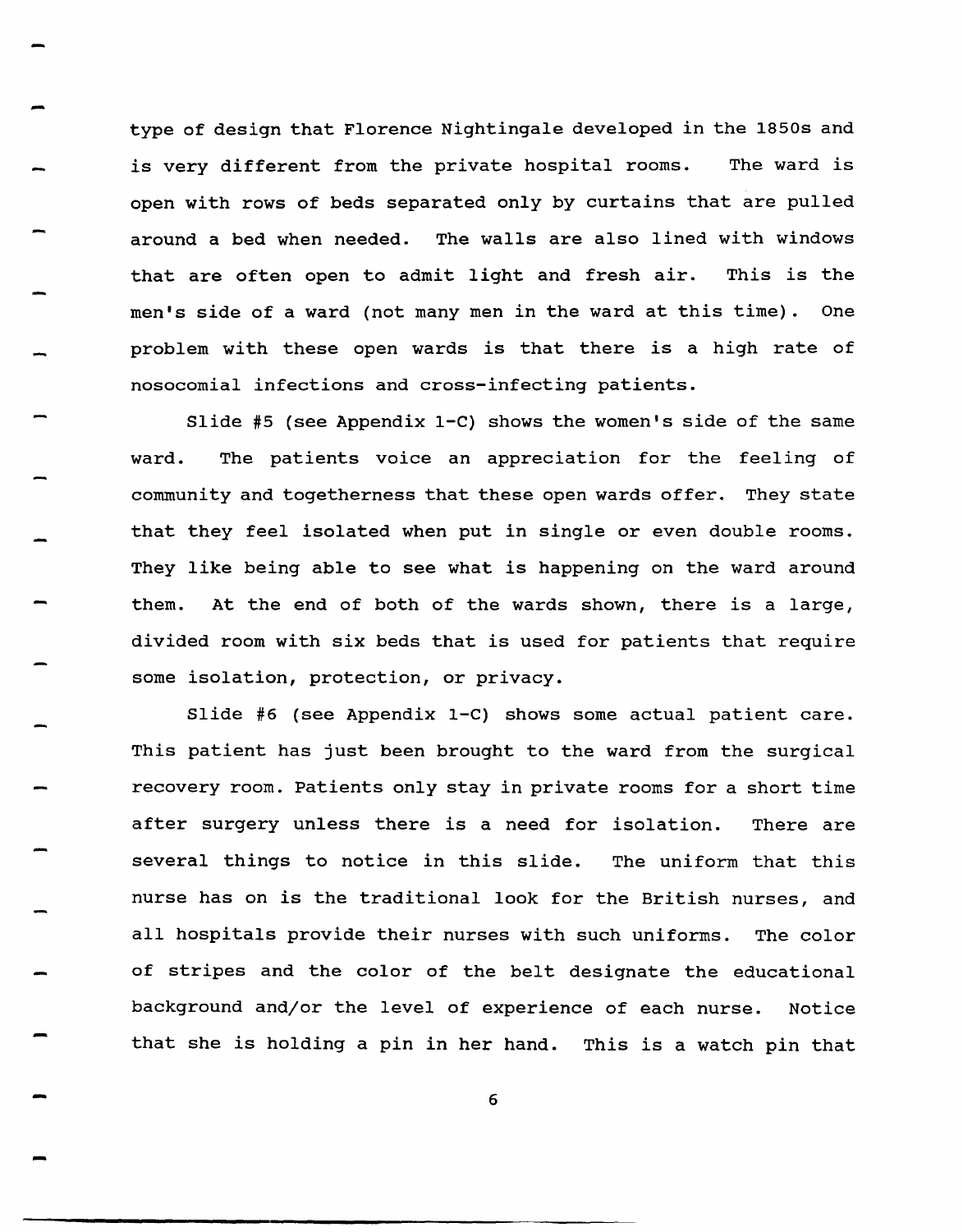many nurses in England wear in place of a wrist watch. Notice, also, the lack of automation and technology - the blood pressure case, the IV pole, and the bed are some examples. The nationally run hospitals typically do not have the money to purchase expensive, automated, or technologically advanced equipment.

Slide #7 (see Appendix 1-0) was taken while I was working in the community with the district nurse. A district nurse works more with the physical needs of people in the community, and a health nurse helps more with the social needs of people in the community. This is a family from Bangladesh who lives in London. The nurse was visiting for a routine check on the infant pictured. Almost the entire family of seven slept in the bed in the photo, and the wallpaper is peeling off the walls because of excess moisture. As one might suppose, these are not the most safe and healthful living conditions for the family, especially the infant.

Slide #8 (see Appendix 1-0) shows a contrast in living conditions from the previous slide. Notice the color television set, the stereo, and the new chair and carpet. This is an active two year old boy who enjoyed the attention from the visitors. It is not uncommon to have such contrasting living conditions within a small area in London.

Slide #9 (see Appendix I-E) shows Paul, a midwife, on a home visit. He is doing a routine exam on a woman and her three week old infant. Paul is a rarity in that he is one of approximately twelve male midwives in all of England.

Slide #10 (see Appendix I-E) shows Paul weighing an infant.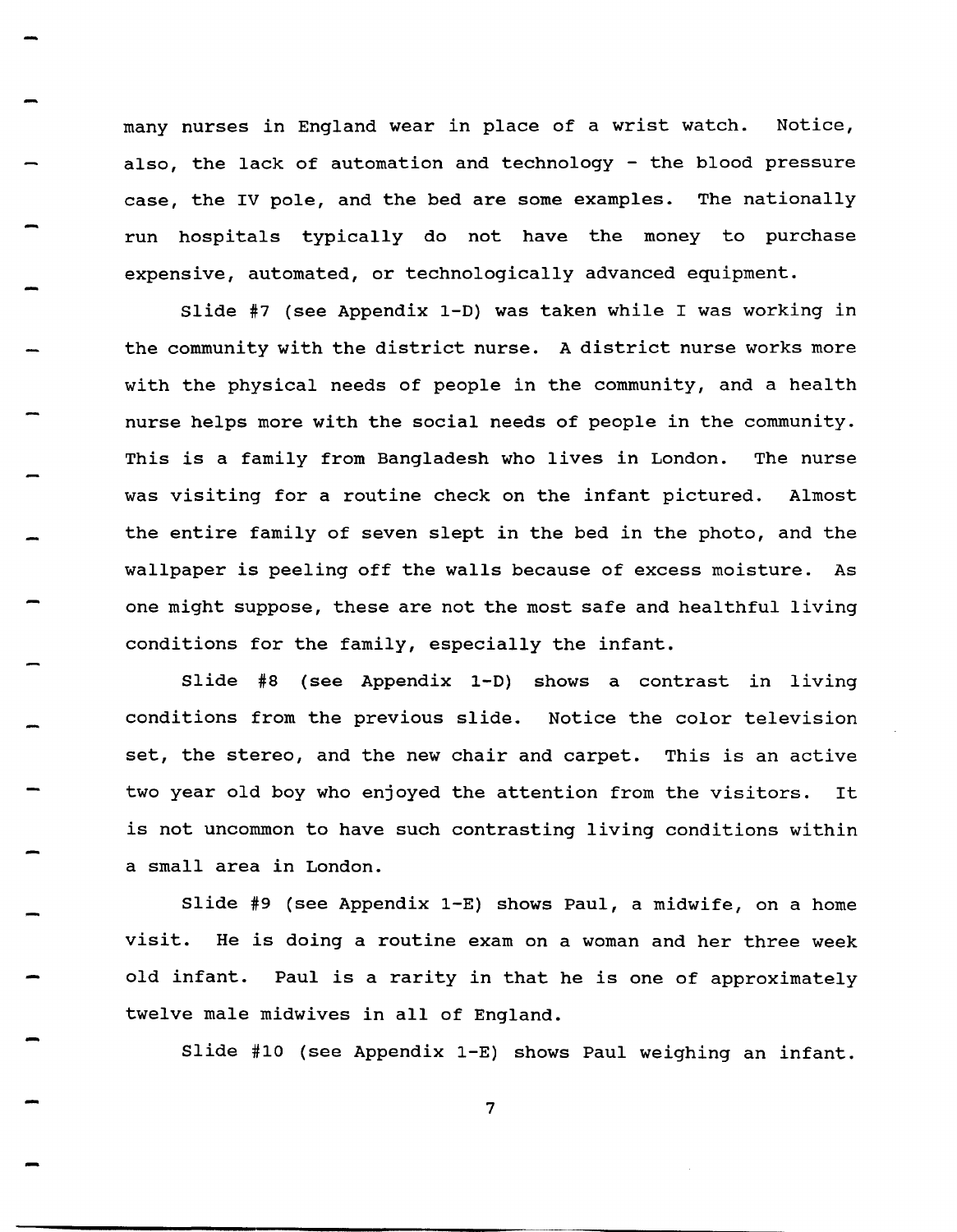He did this by pre-weighing a blanket, laying the infant on the blanket, hooking the four corners of the blanket to a fish scale, lifting the bundle, and reading the weight on the scale. This is the way infants were weighed in the united states approximately twenty years ago.

Slide #11 (see Appendix I-F) shows Paul as he listens for a fetal heart rate during a pre-natal clinic check up. Notice the shape of his "fetal stethoscope." It is a wooden, trumpet-shaped instrument that conducts the heart sounds. After seeing this instrument, I described what a typical fetal stethoscope in the United states looked like. (A metal piece fits over the examiner's head with the diaphragm of the stethoscope positioned at the forehead with the tubing and the ear pieces extending from the metal piece.) Paul thought this sounded very strange and preferred to use his traditional instrument.

Slide #12 (see Appendix I-F) shows an ambulance that stands ready for any mishaps. Notice the narrowness of the vehicle and the uniforms that these nurses are wearing. This is dramatically different from the everyday ambulances in the United states.

Slide #13 & #14 demonstrate the vast influence of Florence Nightingale. In slide # 13, (see Appendix I-G) she is seen as a ship's figurehead.

In slide # 14, (see Appendix I-G) local merchants benefit from Ms. Nightingale's popularity by naming their drinking establishment after her. As a side note, courage is a type of ale that the British drink.

-

-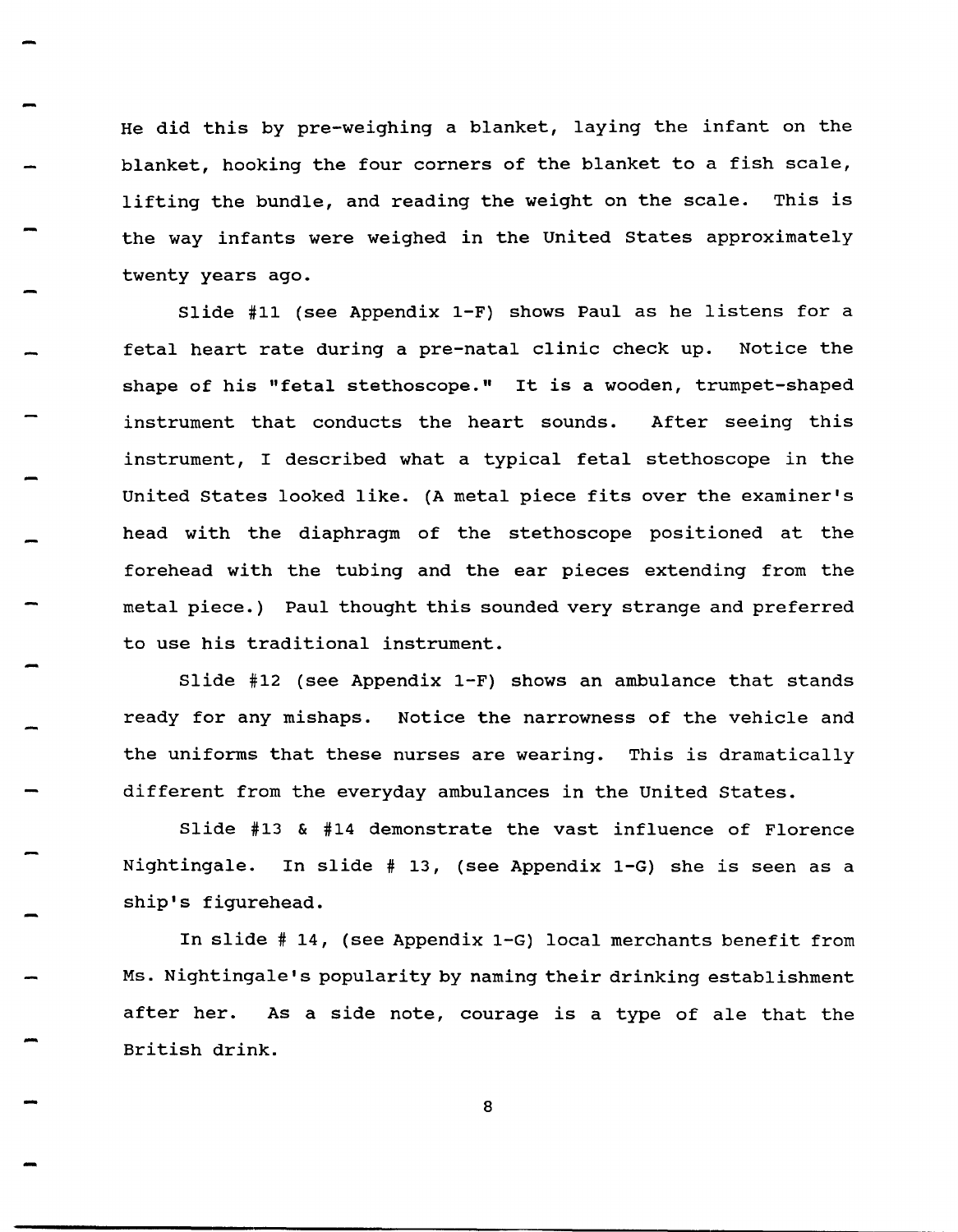#### **SUMMARY**

In summary, I will re-evaluate my objectives (as stated on page 1) and how I achieved them.

- 1. I certainly did learn a great deal about England's health care system. I was able to compare their socialist system to the united states' enterprising and capitalist system. I found this very interesting and educational.
- 2. I shared the information that I learned about England's culture and health care system through the three slide presentations and through casual conversation, showing my slides to friends and family, and sharing my experiences with others.
- 3. I also shared the experiences I had in Europe during the last part of my slide presentation and discussion of the cultures.
- 4. I was able to meet many interesting people and experience a taste of many cultures while I was in London. This was possible because I stayed in a lodge for foreign students who were attending the same college in London that I attended the Polytechnic of the South Bank. Here, I met students, not only from England and Europe, but from all over the world. I also experienced many cultures during the twelve day tour of Europe. I found that one can learn more about a culture by meeting and discussing with people from that culture than by any other means.
	- 5. During my stay in England, I completed all of the requirements and obtained credit for the Community Health Nursing course from Ball State University. I earned the letter grade of 'A'.

9

-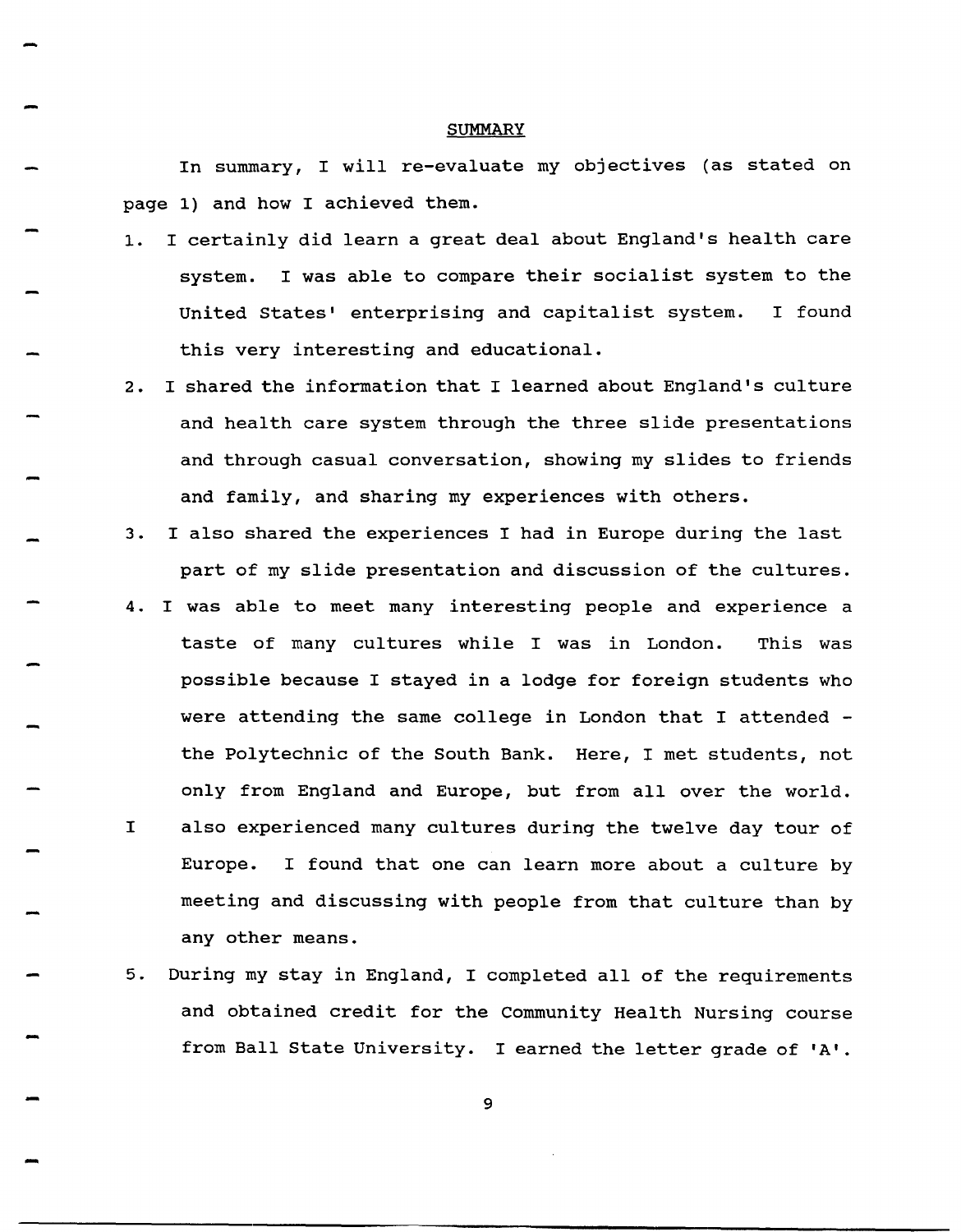6. I think that my presentation allowed many people/students to see England and the nursing exchange program in a new light. There were many people who came to see the presentation during UniverCity 1990, and I presented to two classes of sophomore nursing students. All three groups seemed very attentive and interested in my slides and experiences. Some of the students were especially interested and asked many questions, and they seemed to be interested in participating in the program in 1992. All three question and answer sessions were very stimulating, and I answered all questions thoroughly and honestly. I truly think that there was a greater interest in the exchange program after my presentations.

-

-

-

- (NOTE:) In another attempt to generate a greater interest in the nursing exchange program, the nursing department at Ball State University will be creating a video tape about the program. The faculty will be using some of the slides from my presentations as well as some slides from other presentations. This video tape will be shown within the Ball State community and outside this community.
- 7. Through the completion of my presentations and completion of this paper, I will have met all of the requirements for the Honors Thesis - Special Project as specified to me by Dean of the Honors College - Dr. Arno Wittig.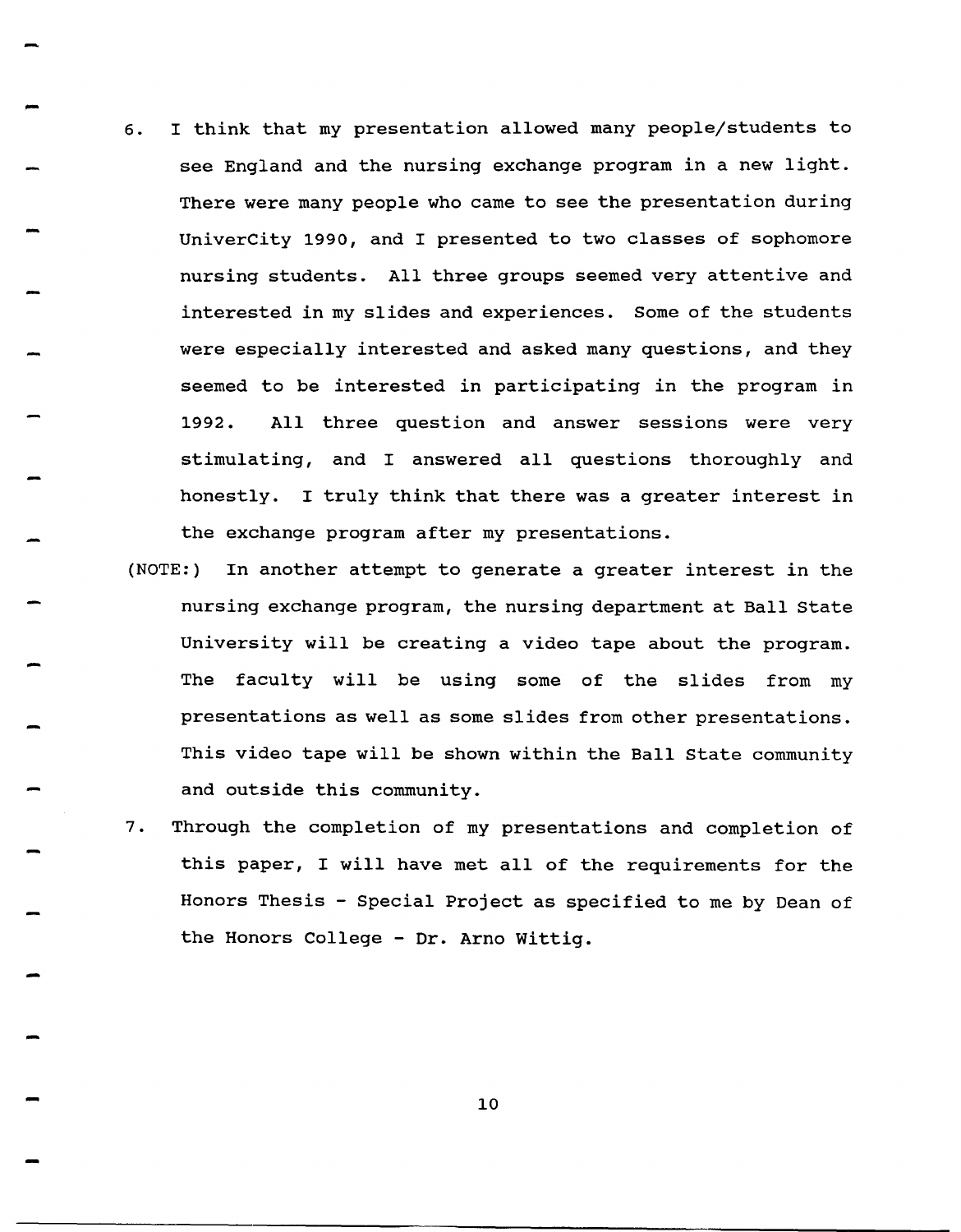# end and the set of the set of the set of the set of the set of the set of the set of the set of the set of the<br>The set of the set of the set of the set of the set of the set of the set of the set of the set of the set of<br>T

- 1-A. Slides 1 and 2
- 1-B. Slides 3 and 4
- *1-C.* Slides 5 and 6
- 1-0. Slides 7 and 8
- 1-E. Sides 9 and 10
- 1-F. Slides 11 and 12
- 1-G. Slides 13 and 14

-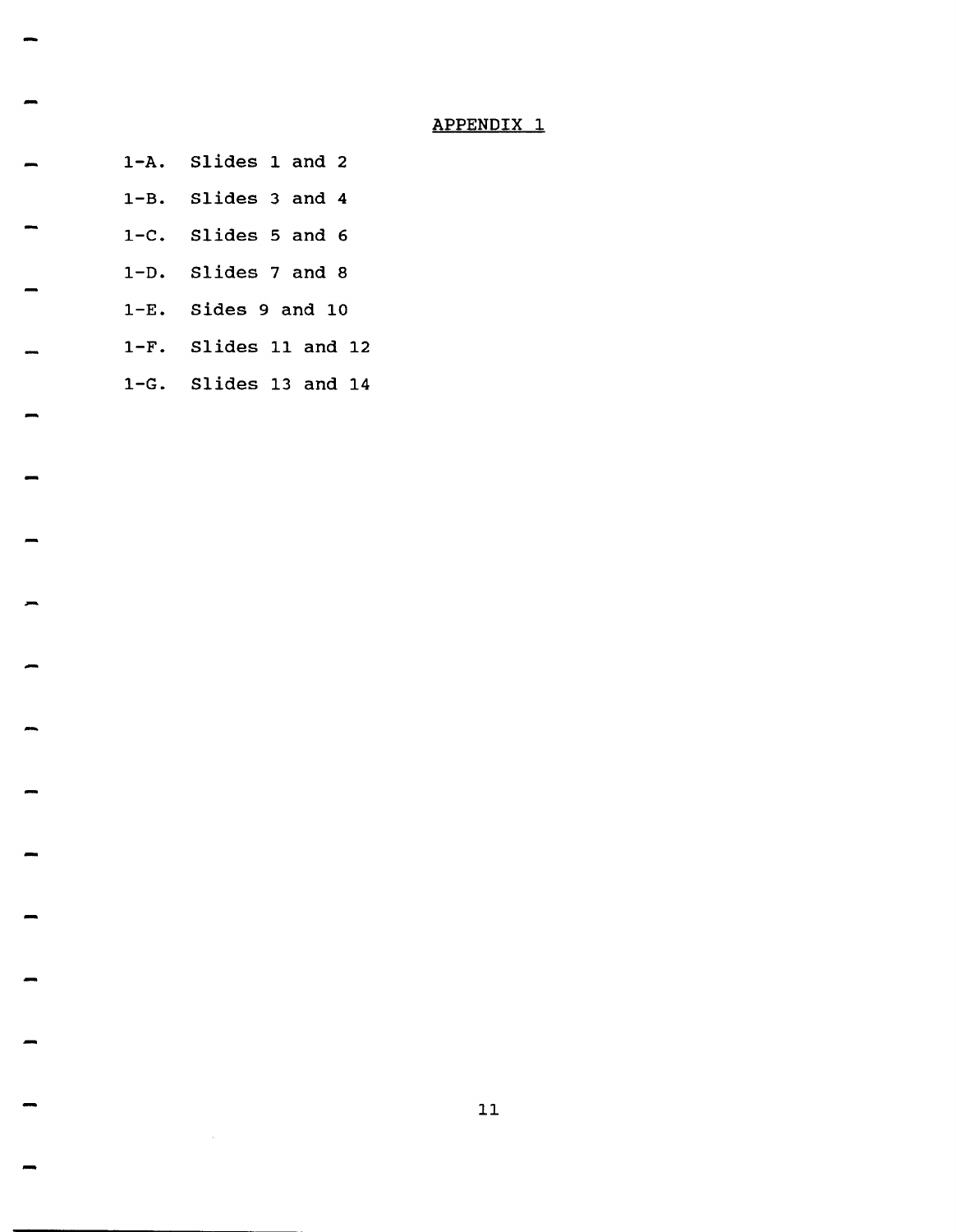

 $(2)$ 

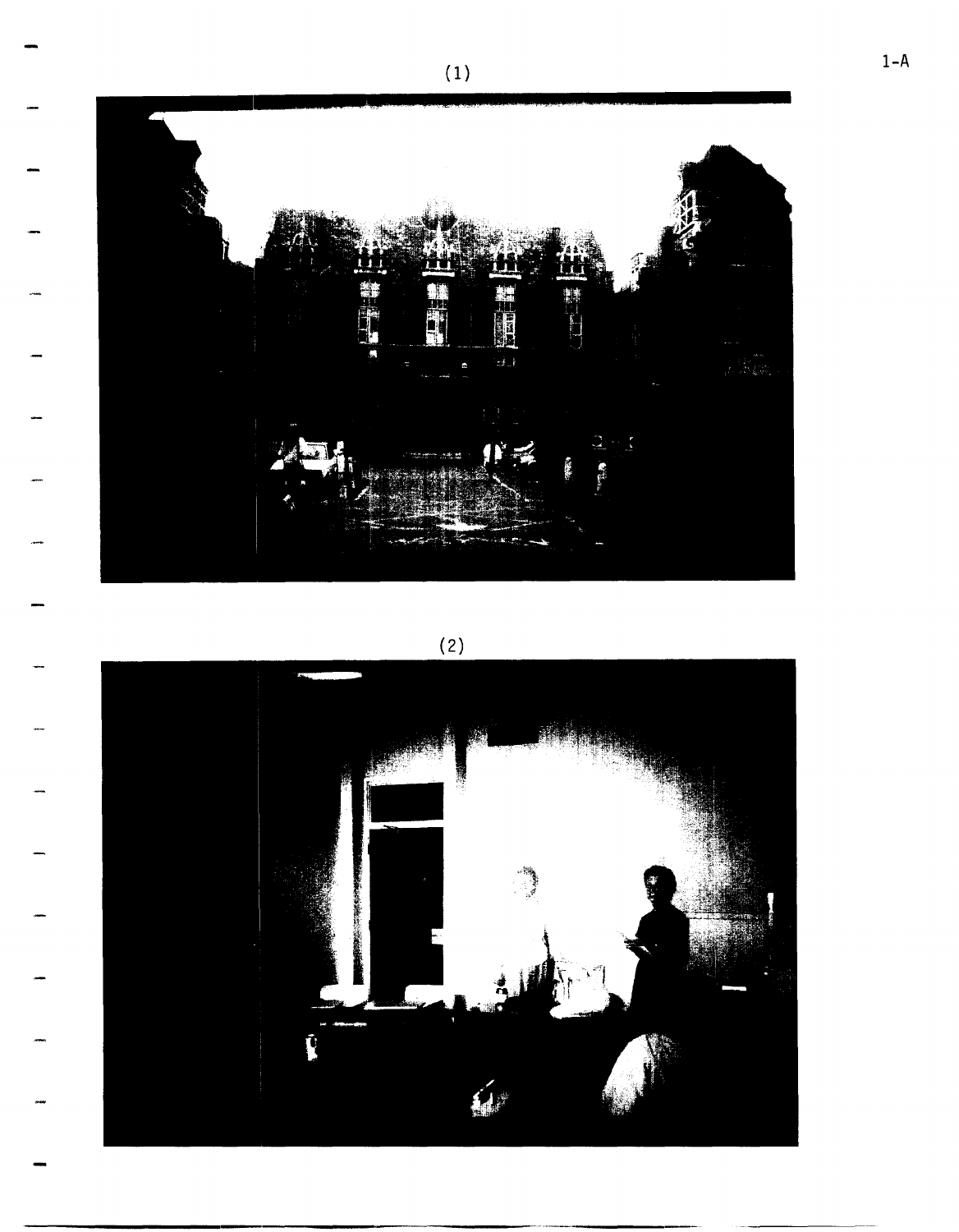

 $(4)$ 

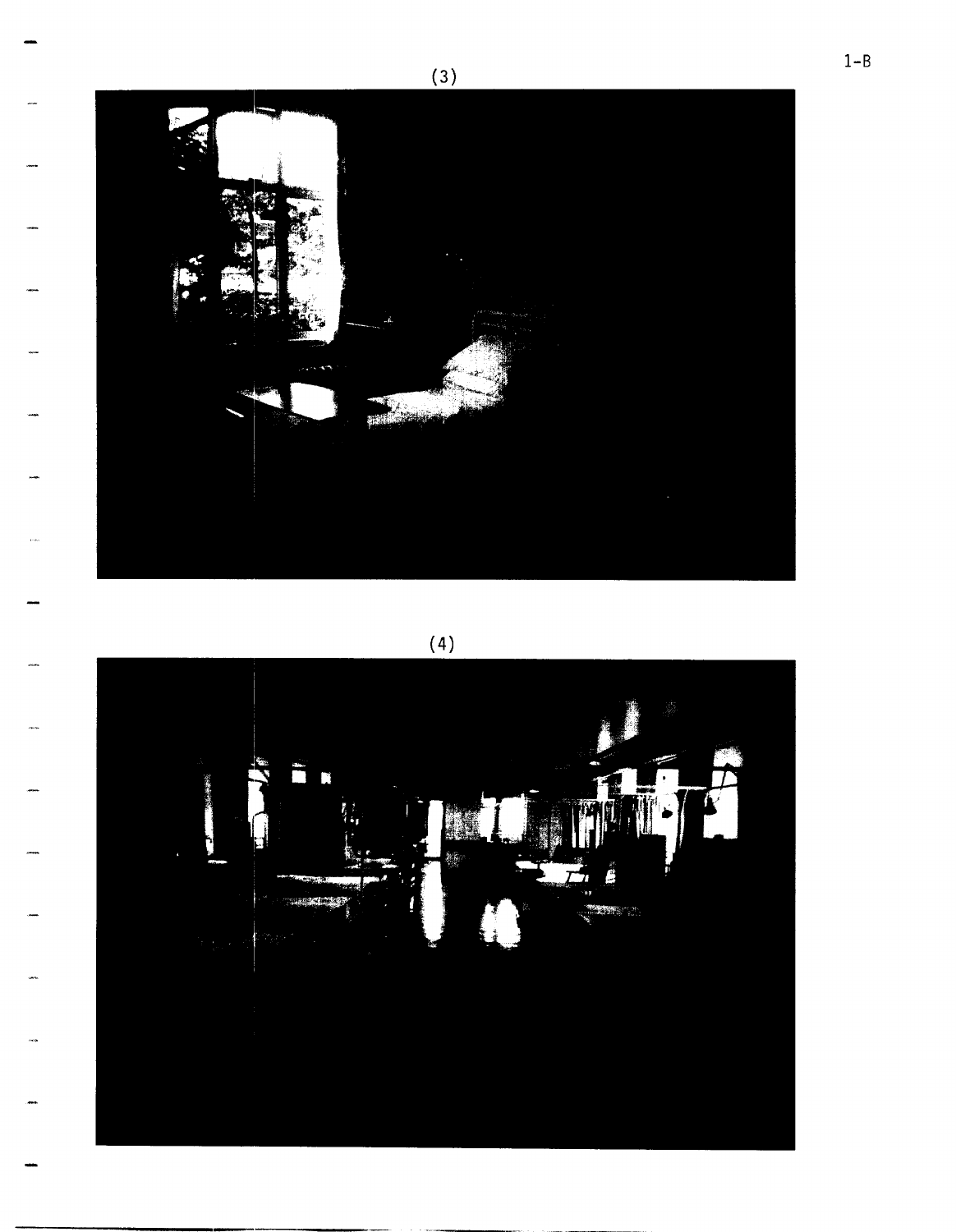

 $(6)$ 



 $1 - C$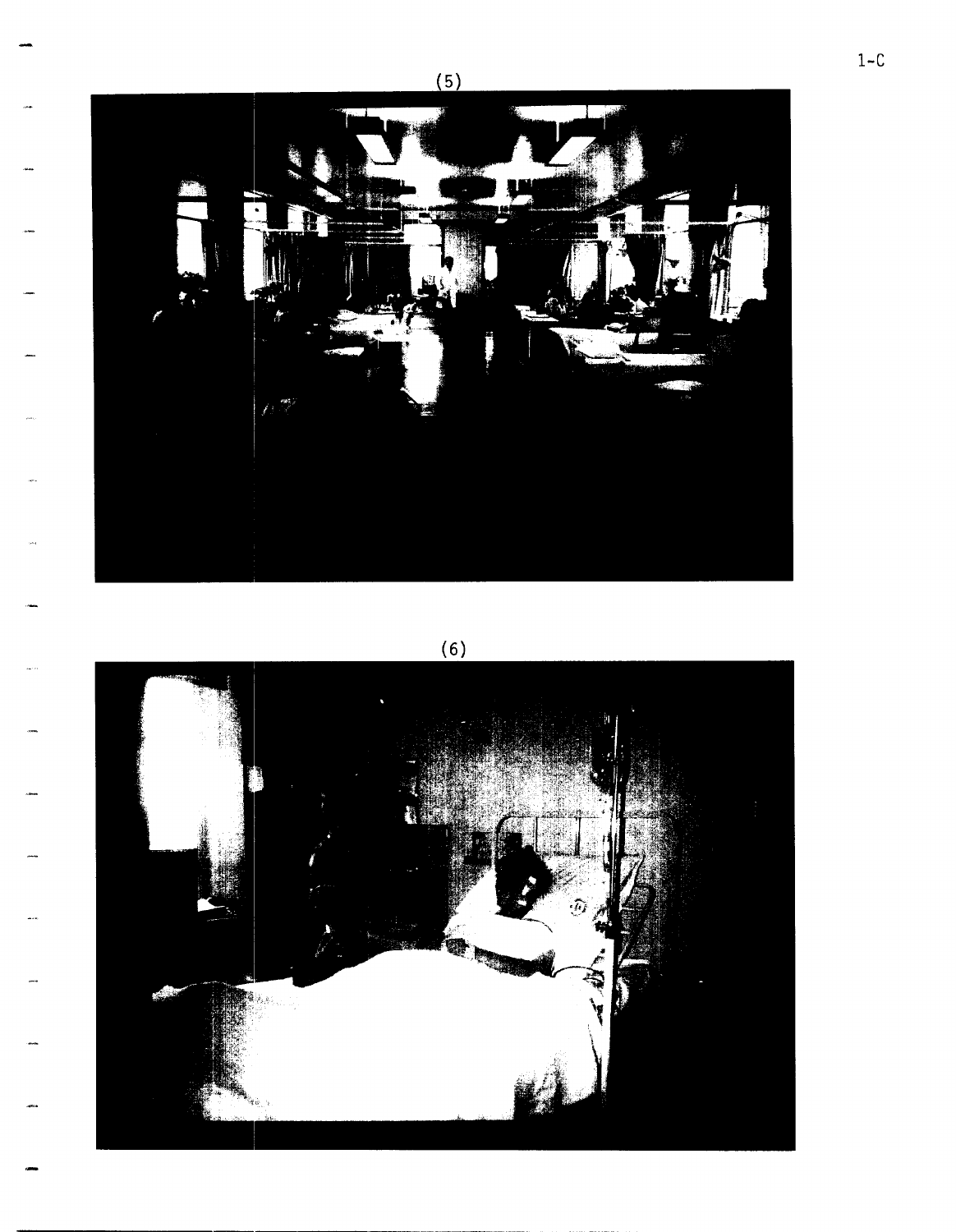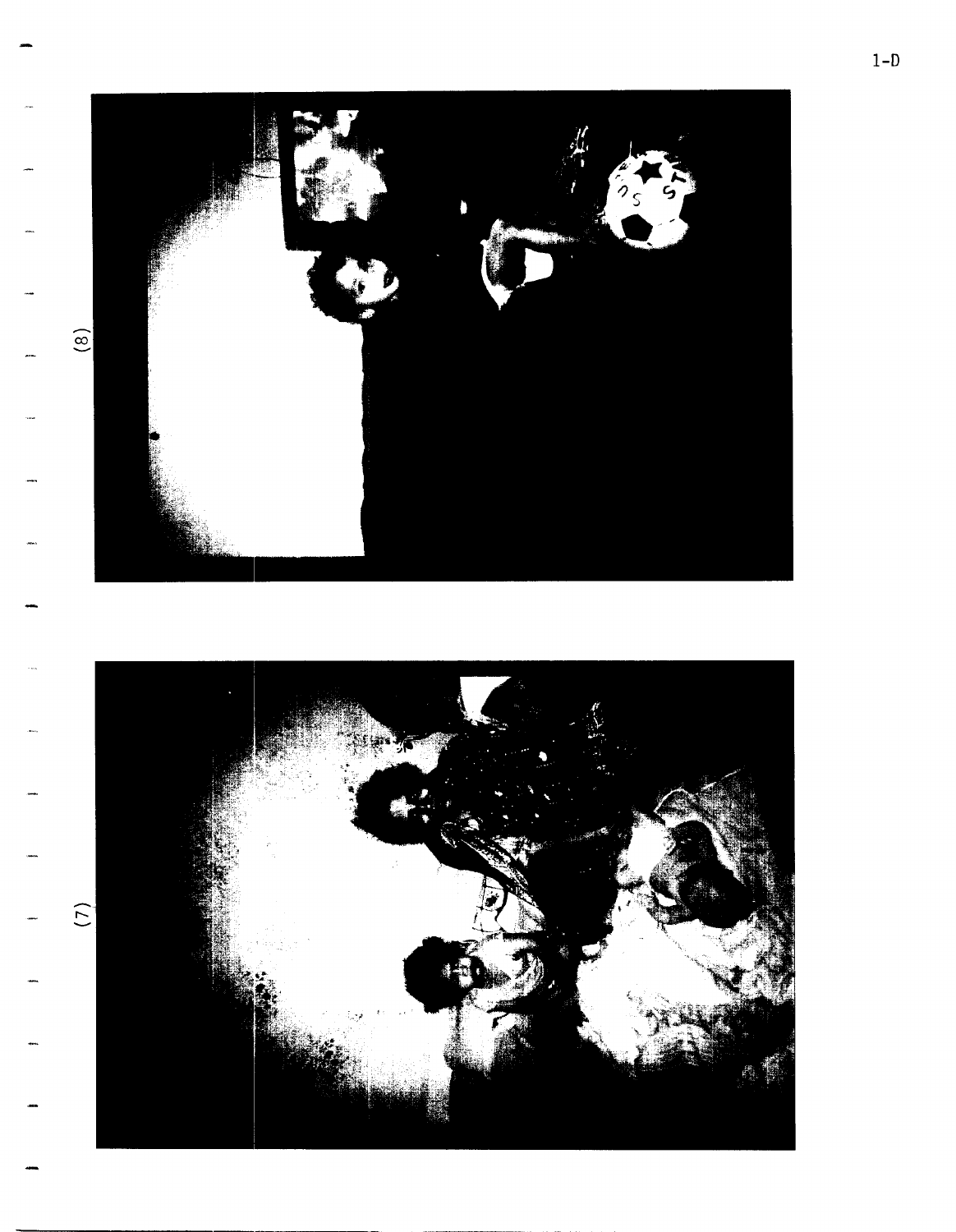

 $(9)$ 



 $(10)$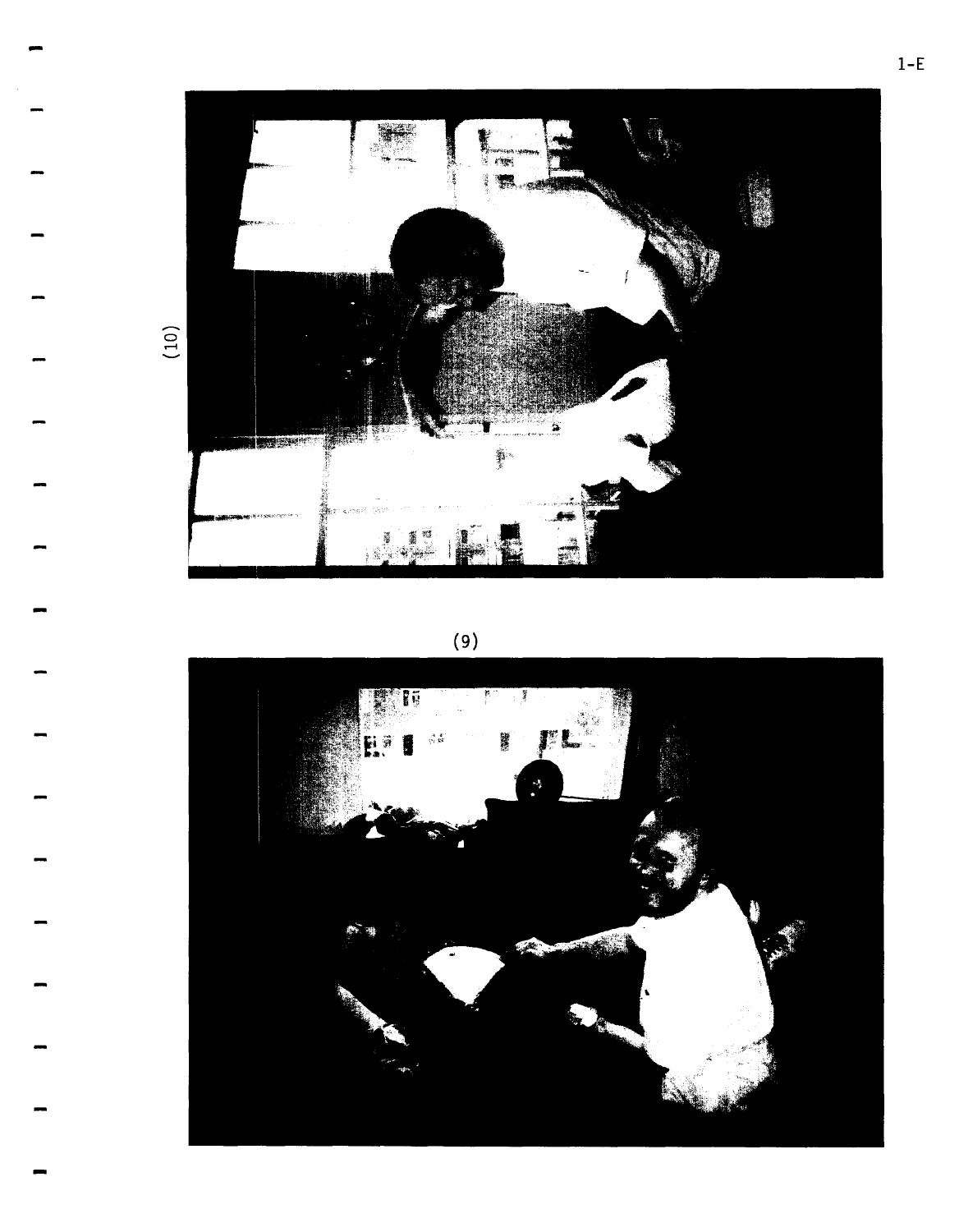

 $(11)$